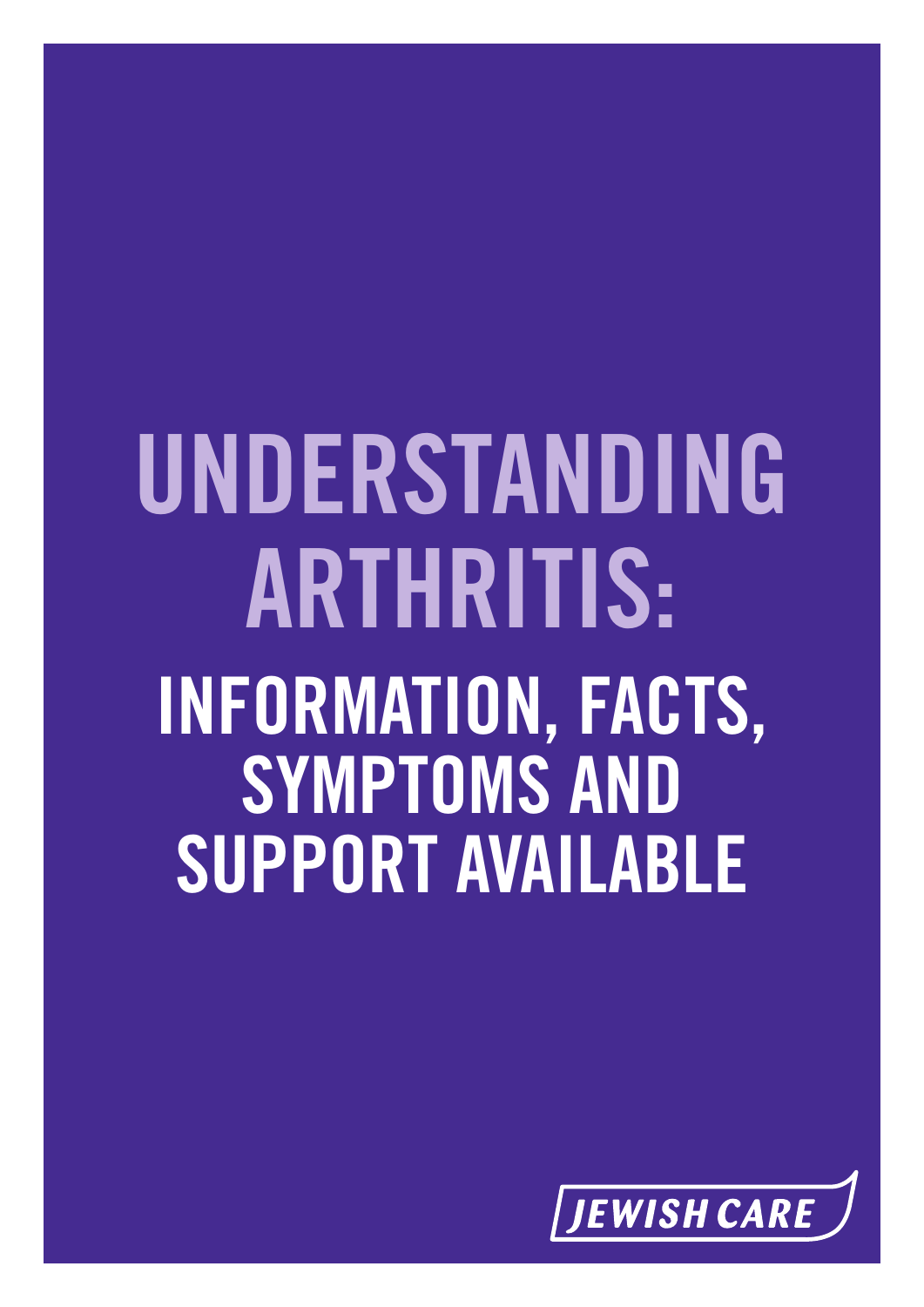# **UNDERSTANDING ARTHRITIS**

Arthritis is a common condition that causes pain and inflammation in a joint. In the UK, around 10 million people have arthritis. It affects people of all ages, including children.The two most common types of arthritis are osteoarthritis and rheumatoid arthritis.

#### **OSTEOARTHRITIS**

Osteoarthritis affects around 8 million people in the UK, generally those who are over 50 years of age. However, it can occur at any age as a result of an injury or another joint-related condition. Osteoarthritis initially affects the smooth cartilage lining of the joint. This makes movement more difficult than usual, leading to pain and stiffness.The cartilage lining of the joint can then become thin and tissues within the joint can become more active.This can then lead to swelling and the formation of bony spurs, called osteophytes. In osteoarthritis, the cartilage (connective tissue) between the bones gradually erodes, causing bones in the joints to rub together.The joints that are most commonly affected are those in the hands, spine, knees and hips.

#### **RHEUMATOID ARTHRITIS**

Rheumatoid arthritis affects more than 400,000 people in the UK. It often starts when a person is between 40 and 50 years old.Women are three times more likely to be affected than men. Rheumatoid arthritis occurs when the body's immune system targets affected joints, which leads to pain and swelling. The outer covering (synovium) of the joint is the first place affected. This can then spread across the joint, leading to further swelling and a change in the joint's shape.This can cause the bone and cartilage to break down. People with rheumatoid arthritis can also develop problems with other tissues and organs in their body.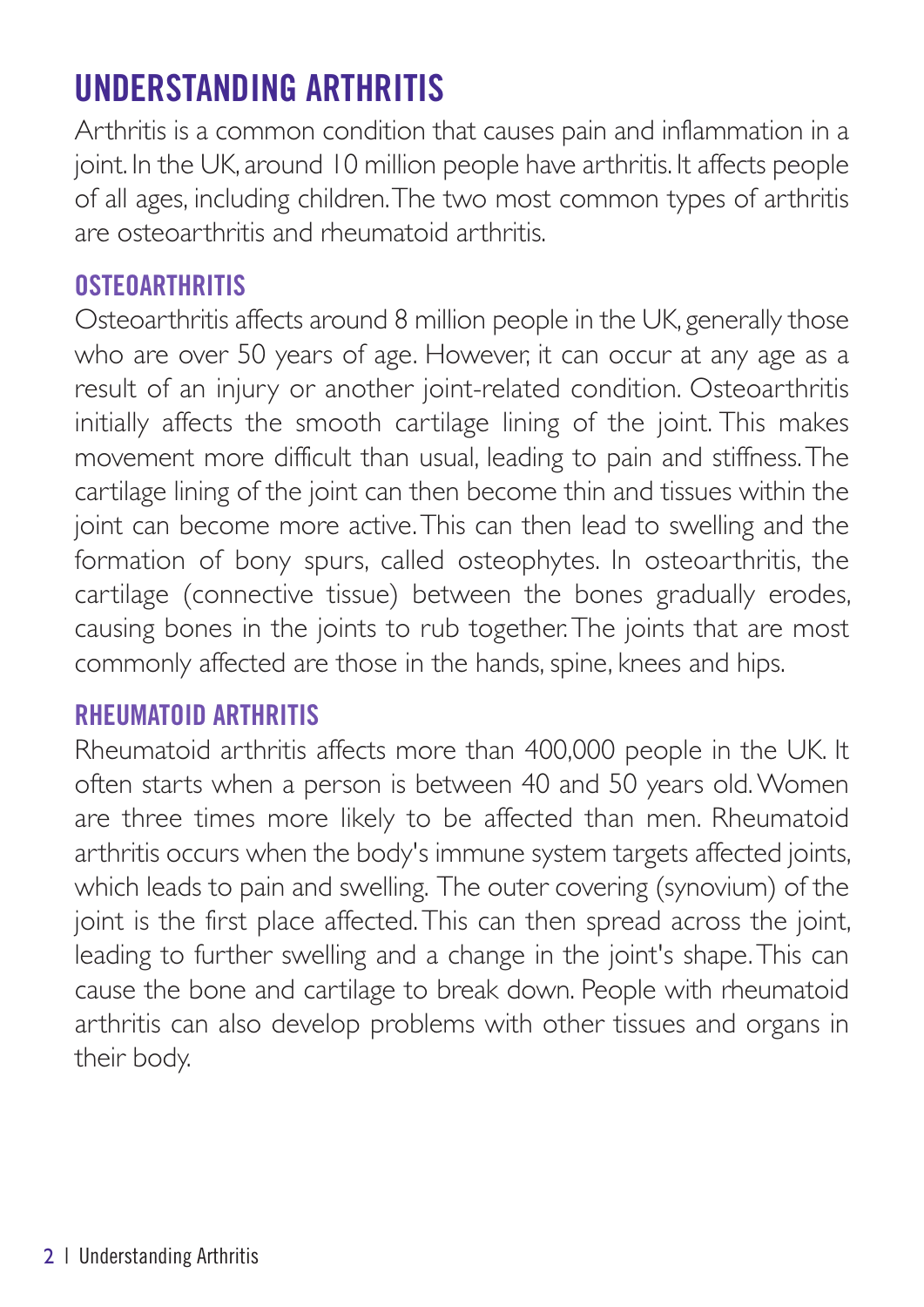## **OTHER TYPES OF ARTHRITIS AND RELATED CONDITIONS**

- $\blacksquare$  Ankylosing spondylitis  $-$  a long-term inflammatory condition that mainly affects the bones, muscles and ligaments of the spine, leading to stiffness. Other problems can include the swelling of tendons, eyes and large joints.
- $\blacksquare$  Cervical spondylosis also known as degenerative osteoarthritis, cervical spondylitis affects the joints and bones in the neck, which can lead to pain and stiffness.
- **Fibromyalgia** causes pain in the body's muscles, ligaments and tendons.
- **Lupus** an autoimmune condition that can affect many different organs and the body's tissues.
- **Gout** a type of arthritis caused by too much uric acid in the body. This can be left in joints (usually affecting the big toe) but can develop in any joint. It causes intense pain and swelling.
- **Psoriatic arthritis** an inflammatory joint condition that can affect people with psoriasis
- **Enteropathic arthritis** a form of chronic, inflammatory arthritis associated with inflammatory bowel disease (IBD), the two bestknown types being ulcerative colitis and Crohn's disease.About 1 in 5 people with Crohn's or ulcerative colitis will develop enteropathic arthritis.The most common areas affected by inflammation are the peripheral (limb) joints and the spine.
- **Reactive arthritis** this can cause inflammation of the joints, eyes and urethra (the tube that urine passes through). It develops shortly after an infection of the bowel, genital tract or, less frequently, after a throat infection.
- **Secondary arthritis** a type of arthritis that can develop after a joint injury and sometimes occurs many years afterwards.
- **Polymyalgia rheumatica** a condition that affects people over 50 years of age, where the immune system causes muscle pain, stiffness and joint inflammation.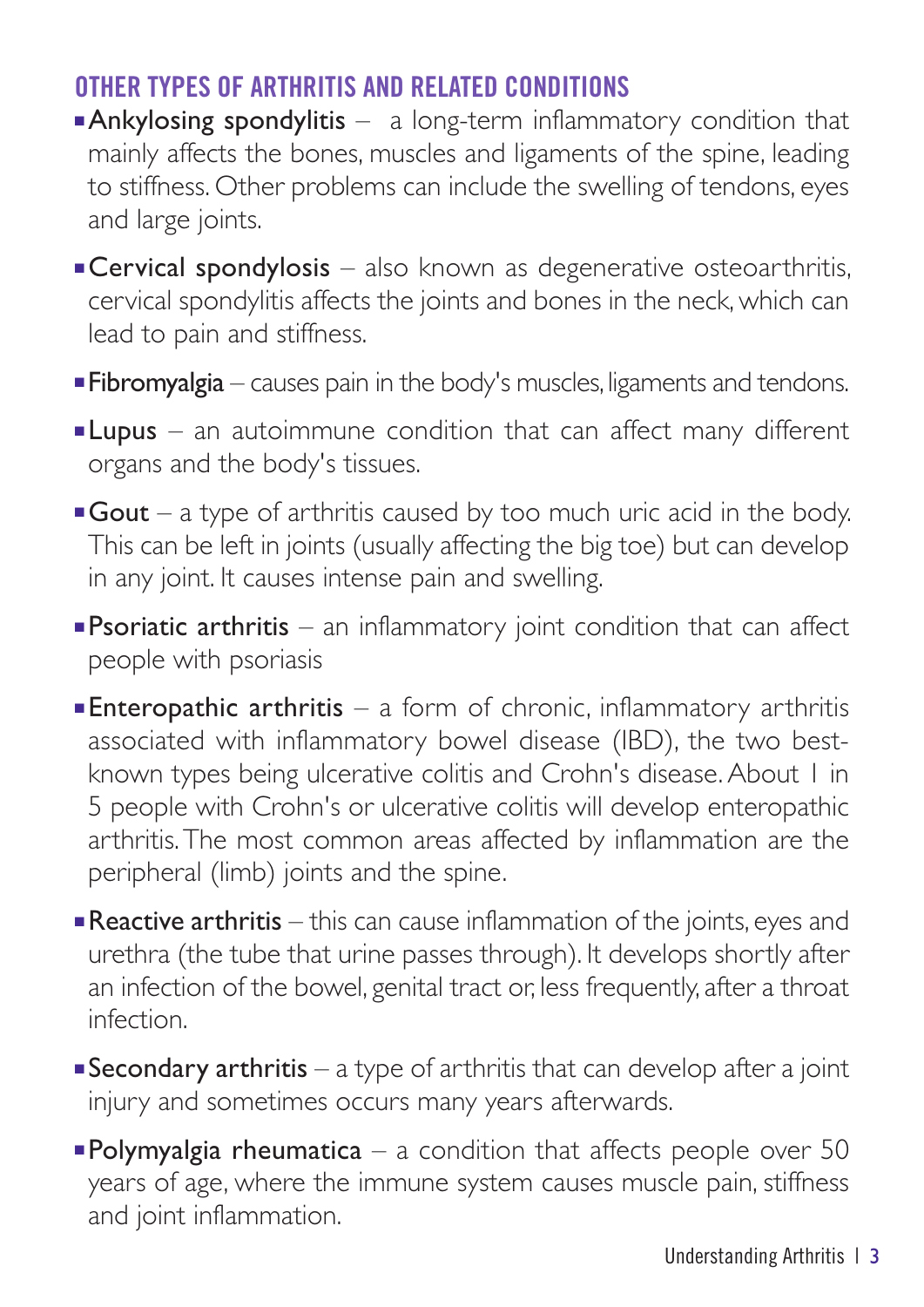# **SYMPTOMS OF ARTHRITIS**

The symptoms of arthritis you experience will vary depending on the type you have. This is why it's important to receive an accurate diagnosis if you have:

- **n** joint pain, tenderness and stiffness
- $\blacksquare$  inflammation in and around the joints
- $\blacksquare$  restricted movement of the joints
- **n** warm, red skin over the affected joint
- **E** weakness and muscle wasting

# **TREATING ARTHRITIS**

There's no cure for arthritis, but there are many treatments that can help slow down the condition.

For osteoarthritis, painkillers, non-steroidal anti-inflammatory drugs (NSAIDs) and corticosteroids are often prescribed. In severe cases, the following surgical procedures may be recommended:

- n arthroplasty (joint replacement)
- n arthrodesis (joint fusion)

## **s** osteotomy (where a bone is cut and re-aligned)

In treating rheumatoid arthritis, the aim is to slow down the condition's progress and minimise damage to the joints. Recommended treatments include:

- n analgesics (painkillers)
- disease modifying anti-rheumatic drugs (DMARDs)
- $\blacksquare$  physiotherapy
- $r$  regular exercise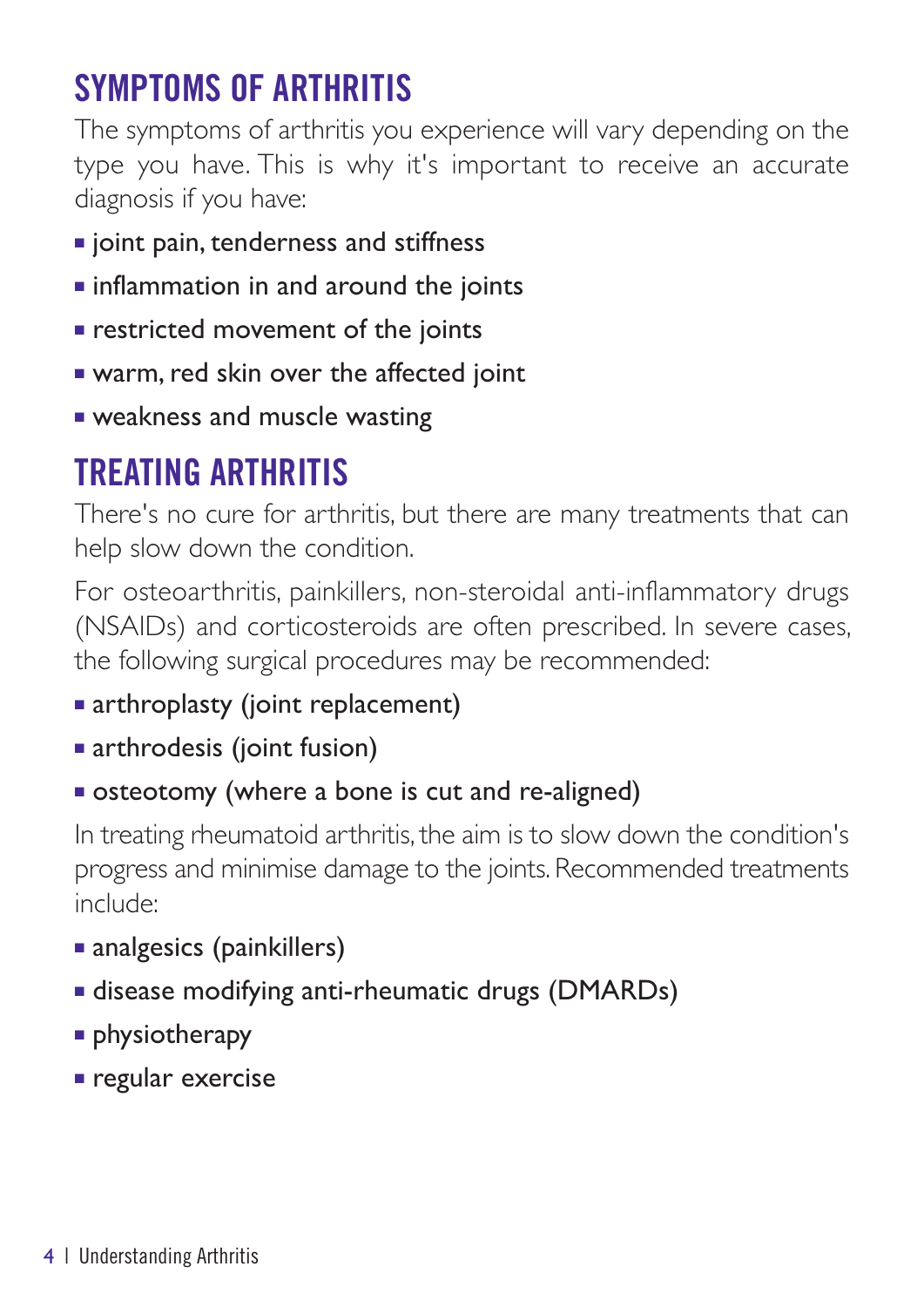# **LIVING WITH ARTHRITIS**

Living with arthritis can mean that simple, everyday tasks are painful and difficult. However, there are many things you can do to make sure you live a healthy lifestyle.

## **HEALTHY EATING AND HEALTHY WEIGHT**

It's very important to eat a healthy, balanced diet if you have arthritis. Eating healthily will give you all the nutrients you need and help you maintain a healthy weight. If you're overweight, losing weight can help considerably.Too much weight places excess pressure on the joints in your hips, knees, ankles and feet, leading to increased pain and mobility problems.

## **EXERCISE**

If your arthritis is painful, you may not feel like exercising.However, being active can help reduce and prevent pain. Regular exercise can also:

## **n** improve your range of movement and joint mobility

- $n$  increase muscle strength
- n reduce stiffness
- **boost your energy**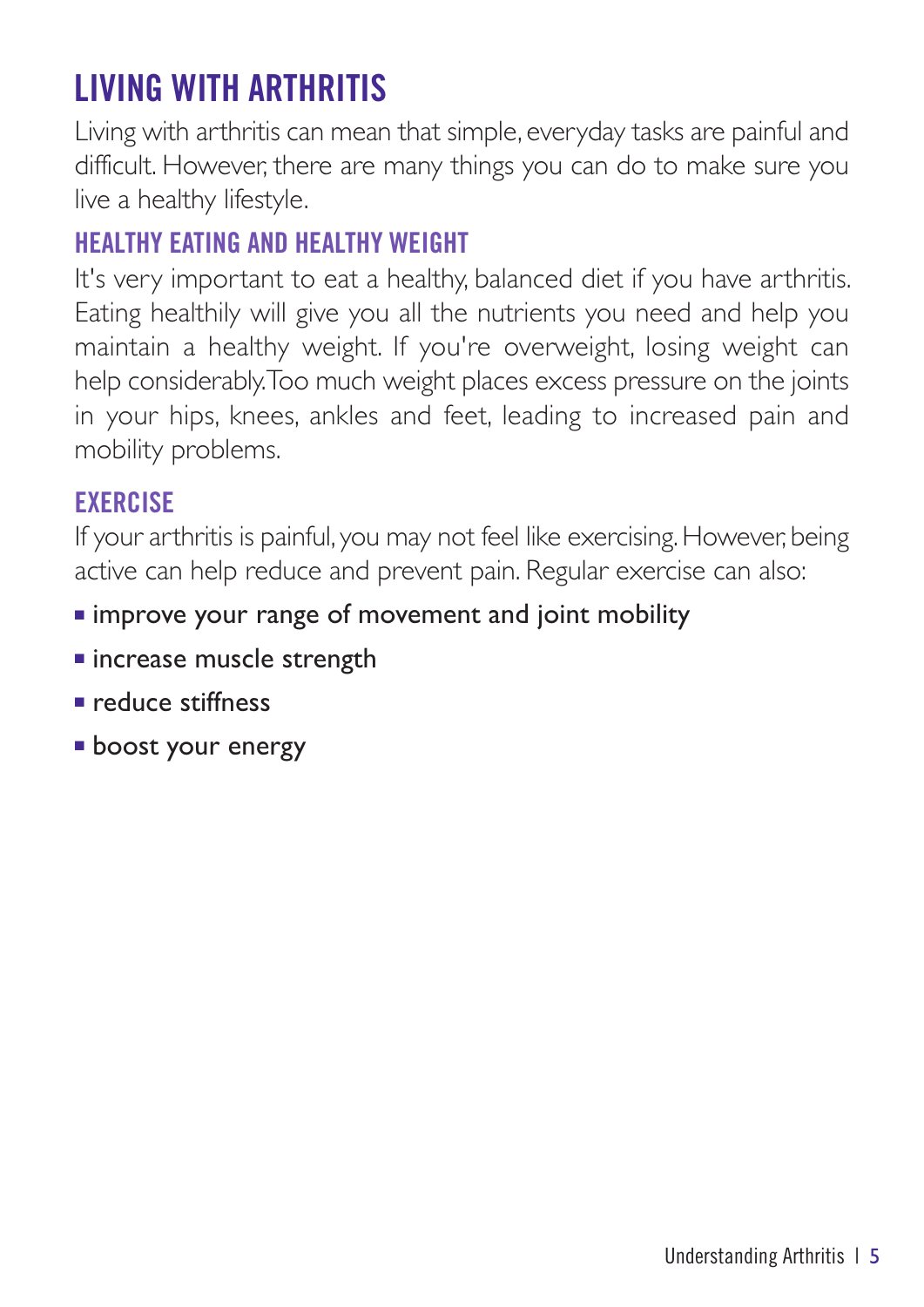# **JOINT CARE**

If you have arthritis, it's important to look after your joints so that there is no further damage. For example, try to reduce the stress on your joints while carrying out everyday tasks like moving and lifting. Some tips for protecting your joints, particularly if you have arthritis, include:

- **use larger, stronger joints as levers**  $-$  for example, take the pressure of opening a heavy door on your shoulder rather than on your hand
- **use several joints to spread the weight of an object**  $-$  for example, use both hands to carry your shopping or distribute the weight evenly in a shoulder bag or rucksack
- **don't grip too tightly** grip as loosely as possible or use a padded handle to widen your grip
- $\blacksquare$  It's also important to avoid sitting in the same position for long periods of time and to take regular breaks so you can move around.

#### **AT HOME**

If you have arthritis, carrying out tasks around the home can be a challenge. However, making some practical changes to your home and changing the way you work should make things easier.

You can find more useful information and advice about living independently by contacting Arthritis Care or the Disabled Living Foundation, contact details for these organisations are at the end of this leaflet.

An occupational therapist can also help if you have severe arthritis that's affecting your ability to manage at work, move around your home or carry out everyday tasks, such as cooking and cleaning. They can advise about equipment you may need to help you live independently. Depending on the exact nature of your condition, your GP may be able to refer you to an NHS occupational therapist. However, you may need to access this type of therapy through your local council.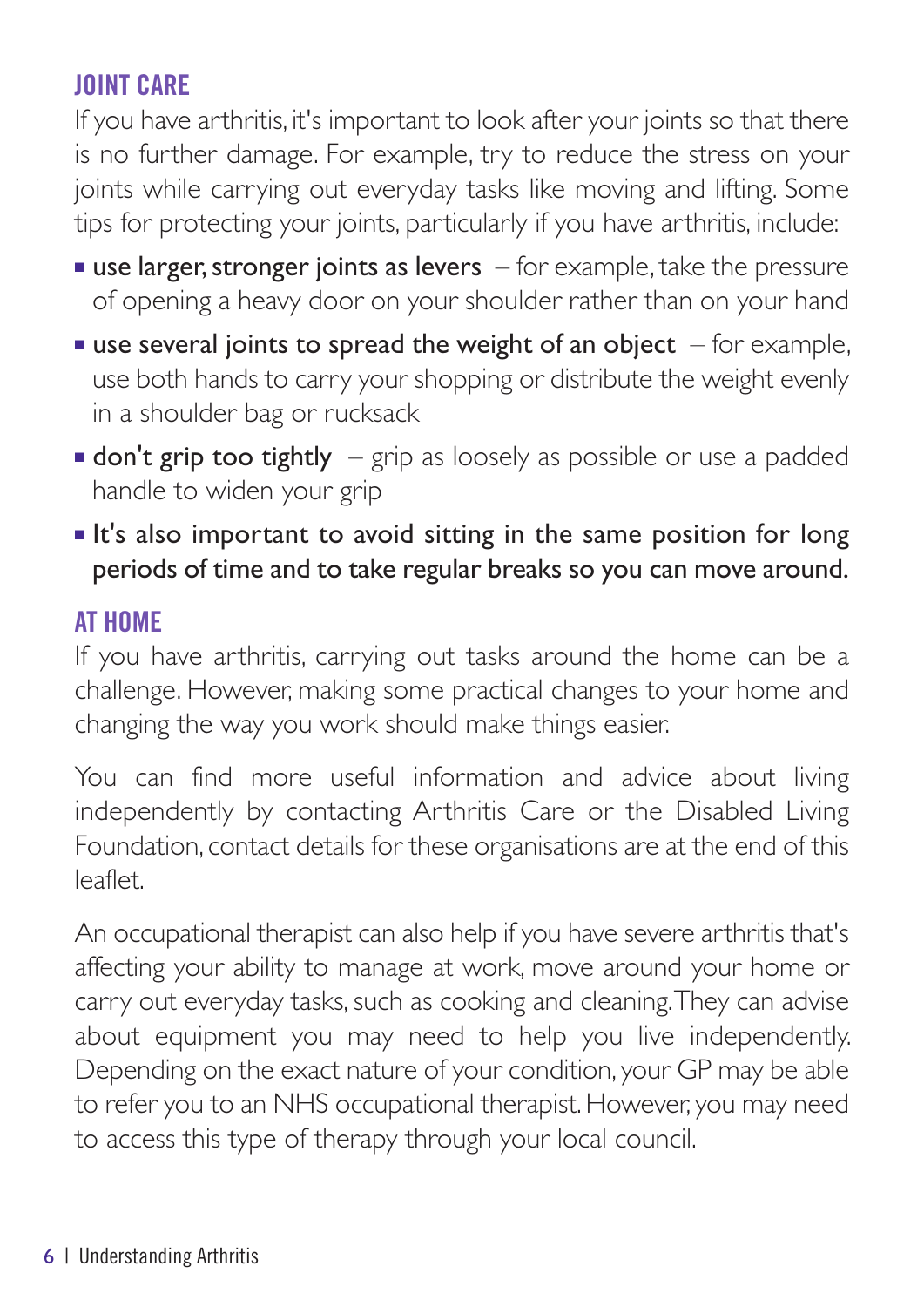# **NEED MORE INFORMATION, SUPPORT OR ADVICE?**

# **JEWISH CARE'S HELPLINE**

A free confidential helpline that can provide advice and information about support on offer either from Jewish Care or other local service providers. Telephone: 020 8922 2222 Email: helpline@jcare.org

Website: www.jewishcare.org

#### **ARTHRITIS CARE**

Information, guidance and practical support to help you stay active and independent Helpline open from 10am - 4pm weekdays: 0808 800 4050 (closed on the last Friday of every month). Email: helplines@arthritiscare.org.uk Website: www.arthritiscare.org.uk

#### **ARTHRITIS RESEARCH UK**

Information about arthritis and research. Telephone: 0300 790 0400 Fax: 0300 790 0401 Email: enquiries@arthritisresearchuk.org Website: www.arthritisresearchuk.org

# **NATIONAL RHEUMATOID ARTHRITIS SOCIETY**

Helpline, information, local groups and peer support. Telephone: 0800 298 7650 Email: helpline@nras.org.uk Website: www.nras.org.uk

## **RICA**

Consumer research and guidance on products for the elderly and people living with disabilities.

Telephone: 020 7427 2460 Email: mail@rica.org.uk

Website: www.rica.org.uk